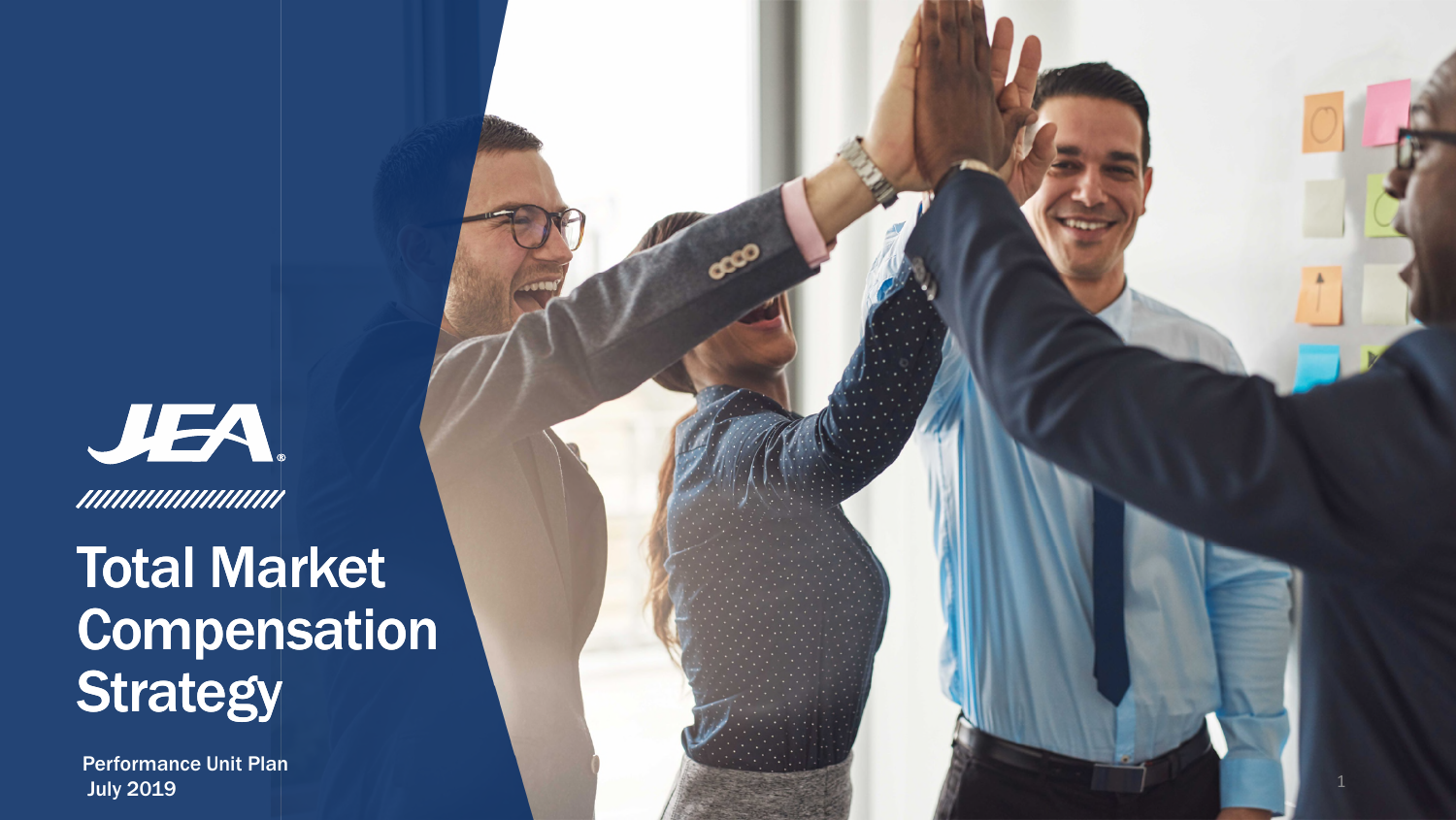

### **Core Competencies**

The things we need to be exceptionally and uniquely good at in order to yield better and better results of our Corporate Measures which drive our Mission to demonstrate our Vision

### **Work together to elevate the entire team**

Core competencies accelerate results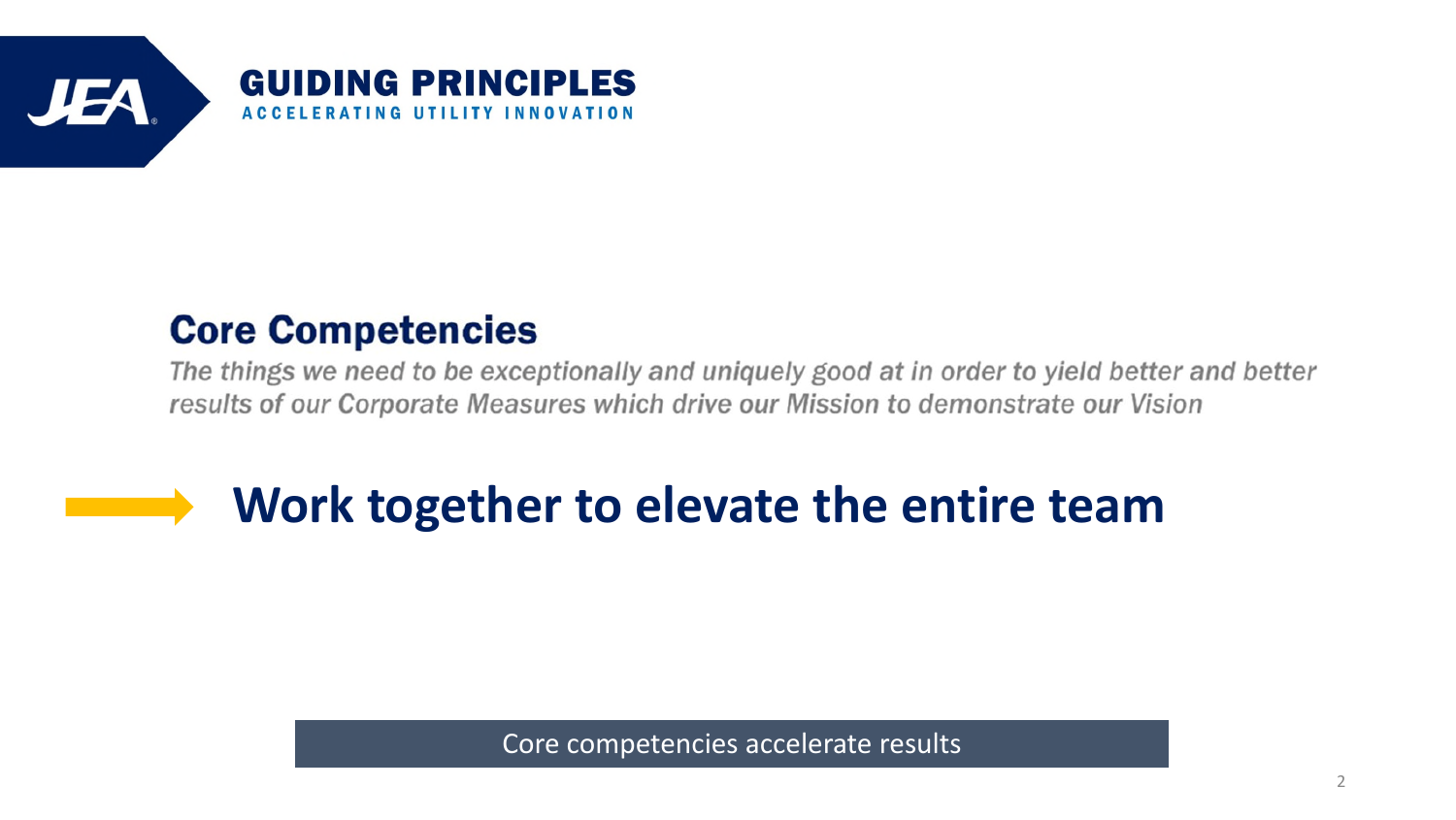

# ELEVATE THE ENTIRE TEAM

- 1. Ensure JEA's corporate compensation philosophy is aligned with JEA's Guiding Principles
- 2. Encourage long-term culture of value creation
- 3. Establish formal compensation policy to align behavior to 4 Corporate Measures of Value and market based compensation
- 4. Ensure policy promotes collaboration to drive Vision and Mission

Employee incentives should drive "value" & "teamwork"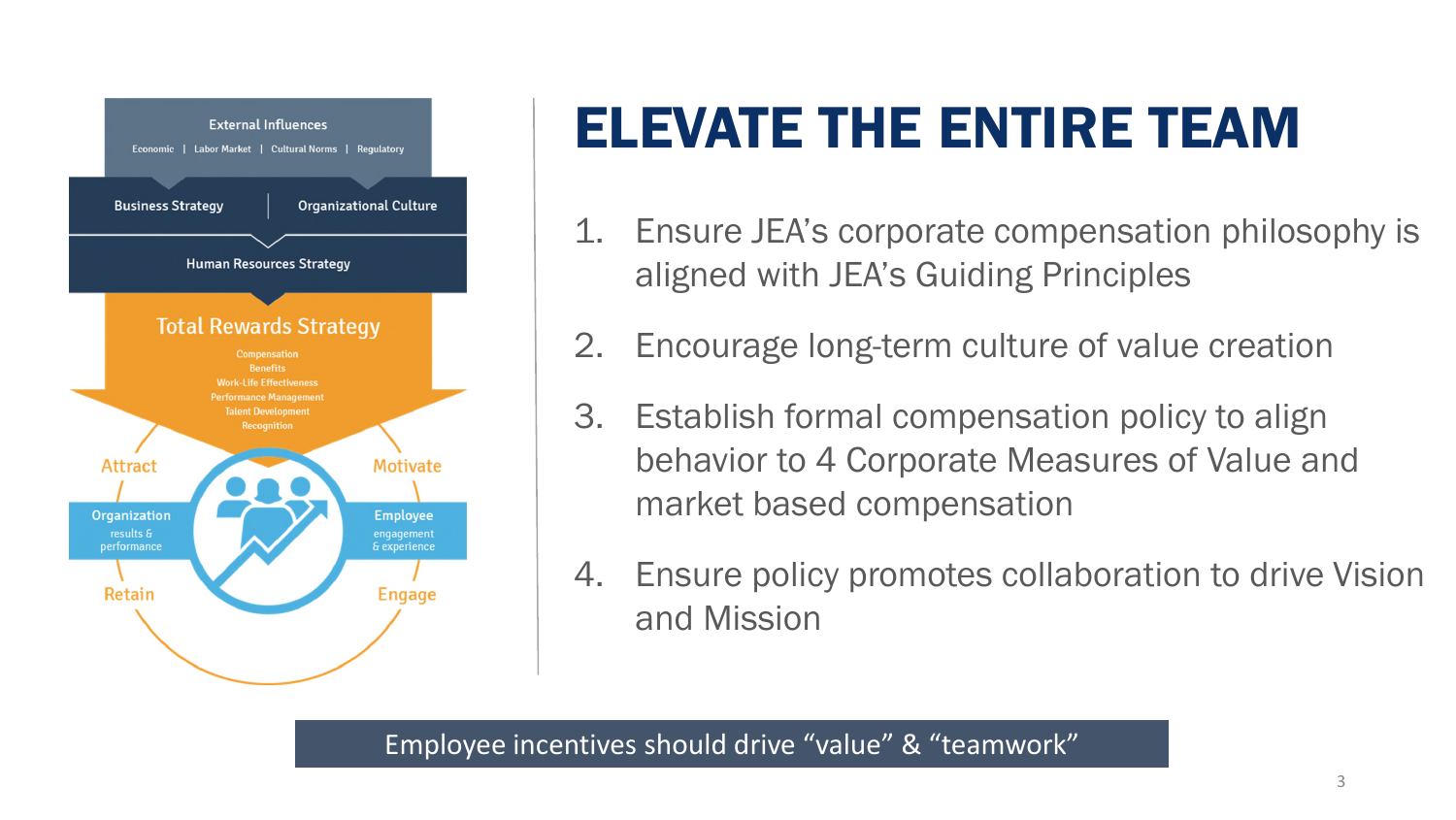

JEA's total compensation structure should both compete with the market for talent & drive results aligned with "guiding principles"

nummummum JEA'S COMPENSATION **DSOPHY** 

### JEA Board Policy Manual

#### (Revision to Policy 2.7 adopted by JEA Board on January 22, 2019)

"With respect to employment, compensation, and benefits to employees, consultants, and contract workers, the CEO shall promote a compensation philosophy that encompasses salary/wages, retirement benefits, incentives and health and welfare benefits that align with and drive JEA's Corporate Measures of value: 1) Customer; 2) Financial; 3) Environmental; and 4) Community Impact.

Total compensation will meet the market (50% percentile), which is where the majority of companies in the industry and geographical area reside. Total compensation will include Base Salary, Short Term Incentives and Long Term Incentives. The 50th percentile pays competitively for behavior that meets expectations. Short term and long term incentives will align to and drive JEA's Corporate Measures of Value. Internal equity will be achieved by evaluating differences in skill, effort, responsibility and working conditions among jobs."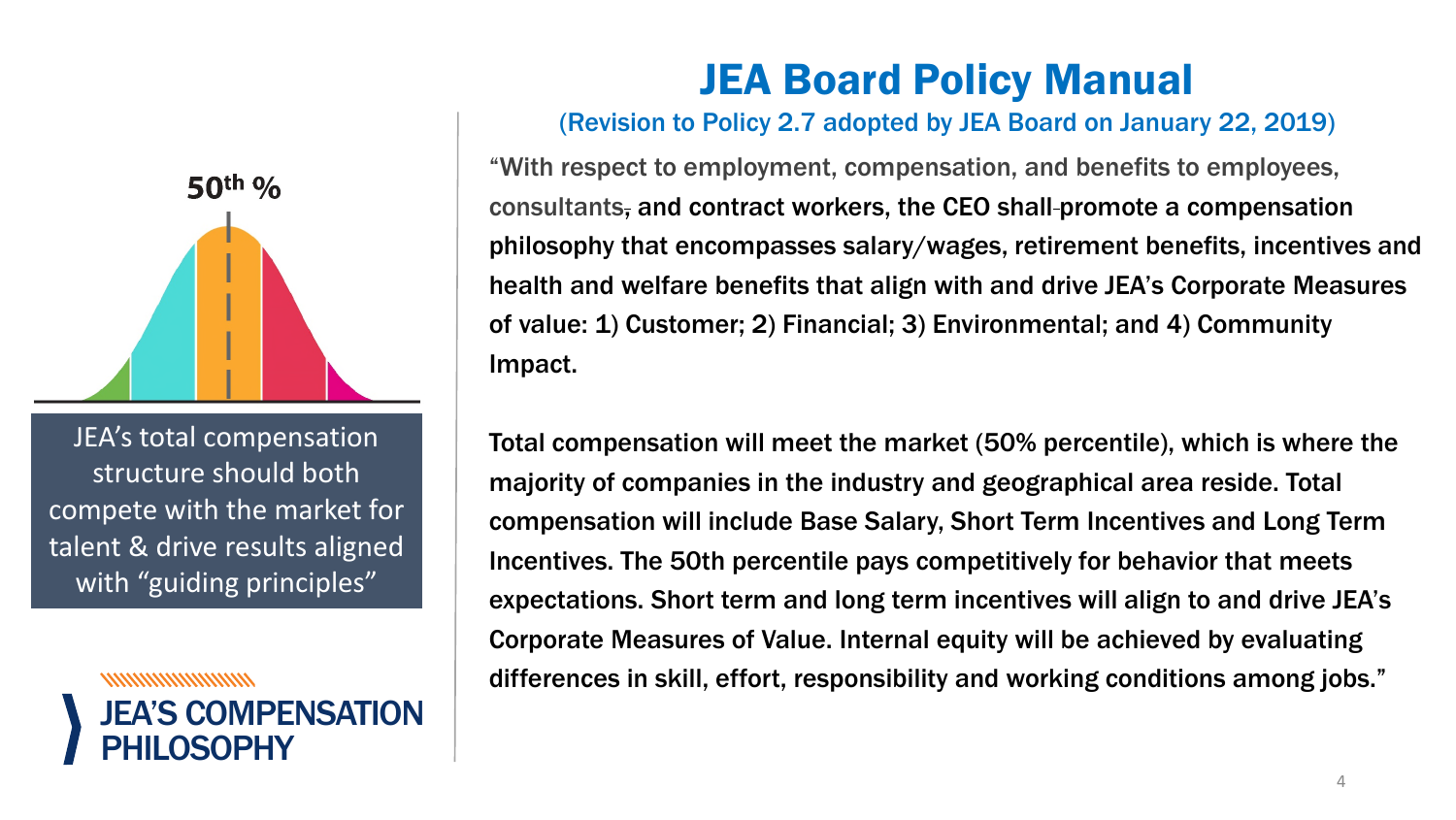### Establish a Formal Compensation Policy to Align with: 1) Talent Market and 2) Guiding Principles

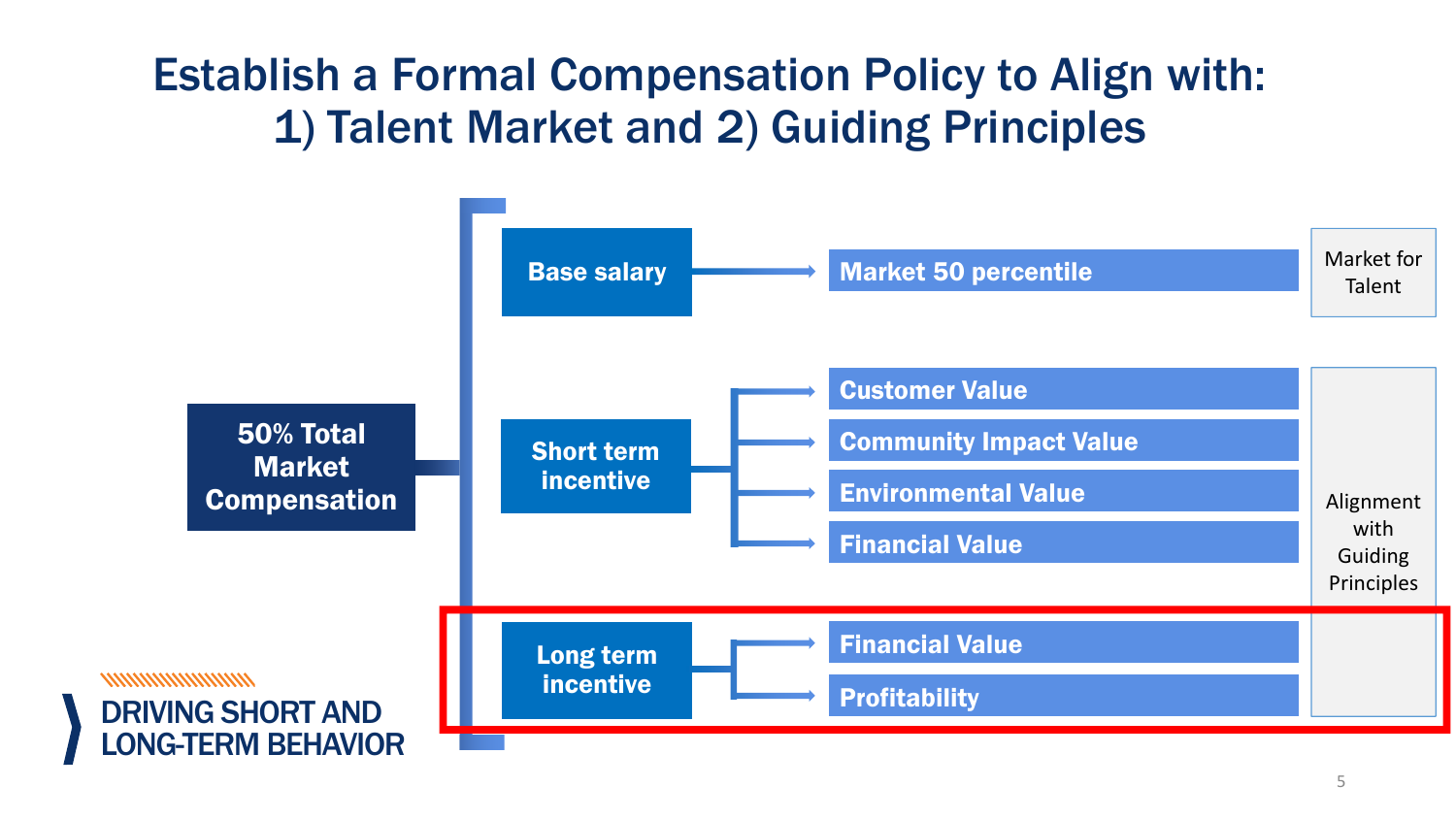## Performance Unit Program

Compensation committee proposes adoption of a performance unit plan ("PUP") which would be a new benefit program provided to employees

It is designed to allow employees to participate in the upside and downside as the business changes

Employees will be eligible to purchase JEA performance units for \$10 per unit

Units will increase or decrease in value based on the financial performance of JEA over a 3 year performance period

Employees will be required to remain employed through the end of the performance period to benefit from any increase in value

For the first performance period (FY2020 to FY2022) it is recommended that 30,000 performance units be made available for purchase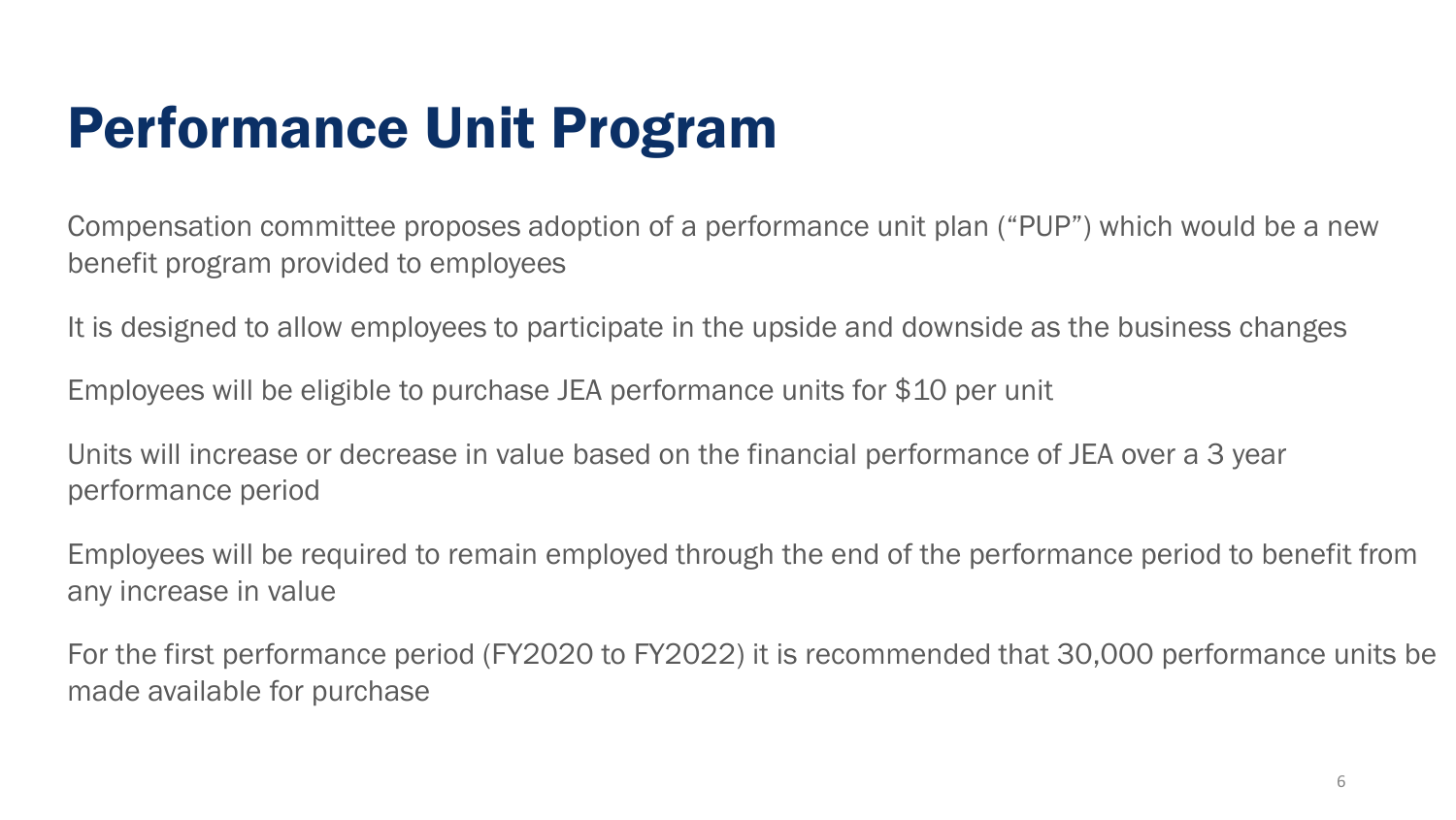# Key terms of the performance unit plan

The calculated value will be based on the sum of 1.) JEA net position 2.) The city contribution; and 3.) any refunds to customers

Units will have a threshold target and challenge target set for each 3 year performance period

For the initial performance period, the threshold target will be set at 100% of the calculated value at the beginning of the performance period and the challenge target will be set at 110% of the calculated value at the beginning of the performance period

The unit will increase in value if the calculated value at the end of the performance period is greater than the challenge target

The unit will decrease in value if the calculated value at the end of the performance period is less than threshold target

If the calculated value at the end of the performance period is between the threshold target and challenge target of the calculated value at the beginning of the performance period the unit the redemption value of the unit will be equal to the purchase price